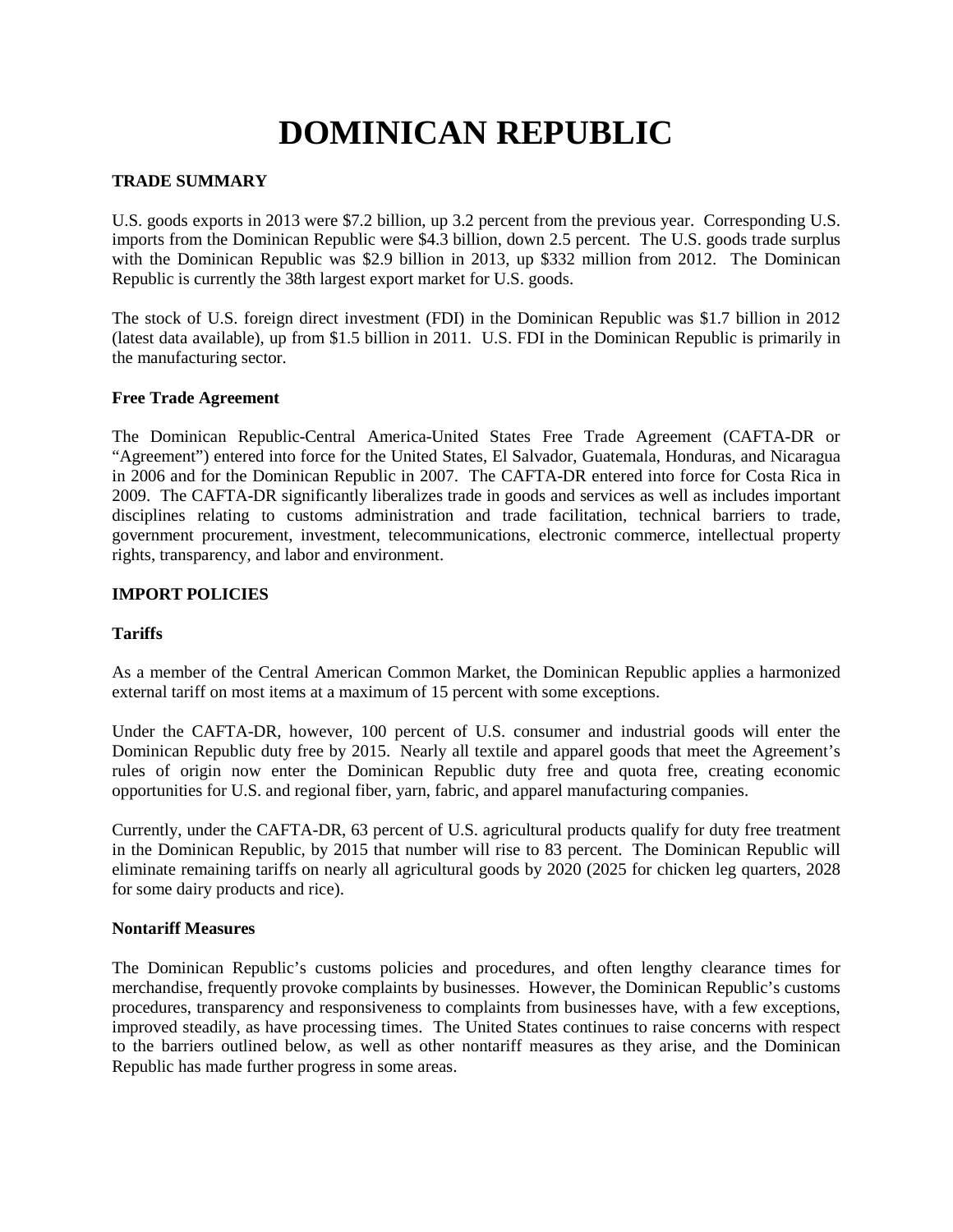The Dominican Ministry of Agriculture continues to use discretionary import permits. The United States continues to raise concerns with this practice with Dominican authorities and is working to eliminate it.

For certain agricultural products, tariff-rate quotas (TRQs) permit some duty-free access for specified quantities, with the duty-free amount expanding during the tariff phase-out period. Under the CAFTA-DR, the TRQs are to be made available for the entire calendar year, beginning on January 1 of each year. The Dominican Republic has a record of failing to allow products subject to TRQs to enter on January 1, as required by the Agreement. Quota allocations were often issued several months into the year. In addition, both the issuance of quotas for sensitive products and the distribution of the import licenses, which allow importers to exercise their quota rights, were frequently delayed. However, the current Dominican administration made substantial improvement to its administration of TRQs for 2013, with the annual tariff allocations issued by January 10, 2013. For 2014 TRQs, the Dominican Republic opened and allocated quota volumes for all products by January 24, 2014. The Dominican Republic also eliminated the use of physical import certificates and has established an electronic document system eliminating the opportunity for quota holders to sell the import certificates. The U.S. Government will continue to engage on this issue with the Dominican Republic and will monitor its performance with regard to the timely opening of the TRQs, the timely distribution of import licenses, and the distribution of appropriate quota volumes to allow TRQ products to enter the Dominican Republic as of January 1 of each year.

Since early 2012, exporters of steel construction reinforcing bars (rebar) from the United States to the Dominican Republic have encountered various barriers to trade, with the specific form of the barrier changing over time. The United States continues to work with Dominican authorities to remove each of these barriers as they occur.

The Dominican Republic maintains a ban on imports of all used vehicles over five years old, and took an exception under the CAFTA-DR to the obligation not to impose import restrictions for this measure. Since late 2011, importers of U.S. made used vehicles up to five years old, have reported that the Dominican customs service has frequently challenged the eligibility of these vehicles to be considered as originating in the United States and thus their eligibility for the CAFTA-DR preferential tariff rate. The cited reasons for the challenges have been "technical difficulties in demonstrating compliance with the rules of origin." The United States continues to engage the Dominican Republic to address complaints received from exporters of used cars of U.S. manufacture.

## **GOVERNMENT PROCUREMENT**

The CAFTA-DR requires that procuring entities use fair and transparent procurement procedures, including advance notice of purchases and timely and effective bid review procedures, for procurement covered by the Agreement. Under the CAFTA-DR, U.S. suppliers are permitted to bid on procurements of most Dominican government entities, including key ministries and state-owned enterprises, on the same basis as Dominican suppliers. The anticorruption provisions in the Agreement require each government to ensure under its domestic law that bribery in matters affecting trade and investment, including in government procurement, is treated as a criminal offense or is subject to comparable penalties. Nevertheless, U.S. suppliers have complained that Dominican government procurement is frequently not conducted in a transparent manner and that corruption is widespread.

The Dominican Republic is not a signatory to the WTO Agreement on Government Procurement.